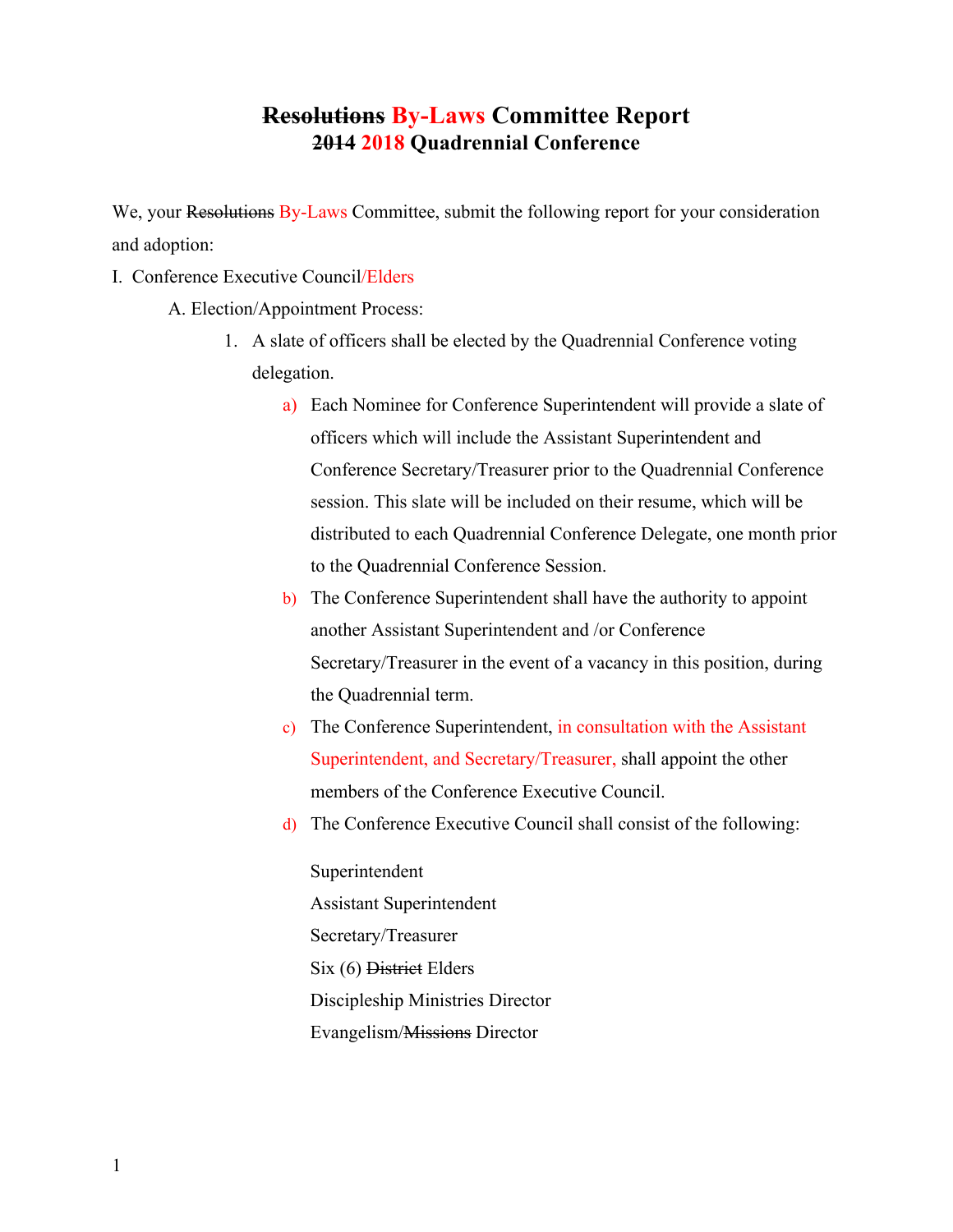- e) All appointments will be for a four-year term and are subject to the guidelines given in the **2013-2017** 2017-2021 International Pentecostal Holiness Church Manual.
- f) In the event, that a Conference Executive Council Member must be replaced, it shall be with a two-thirds majority vote of the Conference Executive Council.
- B**.** Benefits of the Proposed Structure:
	- 1. To assist the Office of the Bishop to facilitate in the general oversight of the
	- **Upper South Carolina Conference.**
	- 2. To enhance relationship growth among the ministers of the Upper South Carolina Conference.
	- 3. To facilitate a quick and personal response to churches' and ministers' issues.
	- 4. To meet the resource needs of the local church and pastor.
	- 5. To position the Upper South Carolina Conference for growth.
- C. B. Duties of District Eldership Elders:
	- 1.. To serve as an extension of the office of the Conference Bishop by:
		- 1. a) Giving pastoral support to the ministers and churches of the assigned district by the Conference Bishop.
		- 2. b) Encouraging personal, spiritual and professional growth for Pastors, Ministers and churches.
		- 3. c) Participating with the Conference Bishop in the district's Pastoral appointment process of the assigned district.
		- 4 d) Enabling programs that may assist local churches to build and extend their Ministry ministries.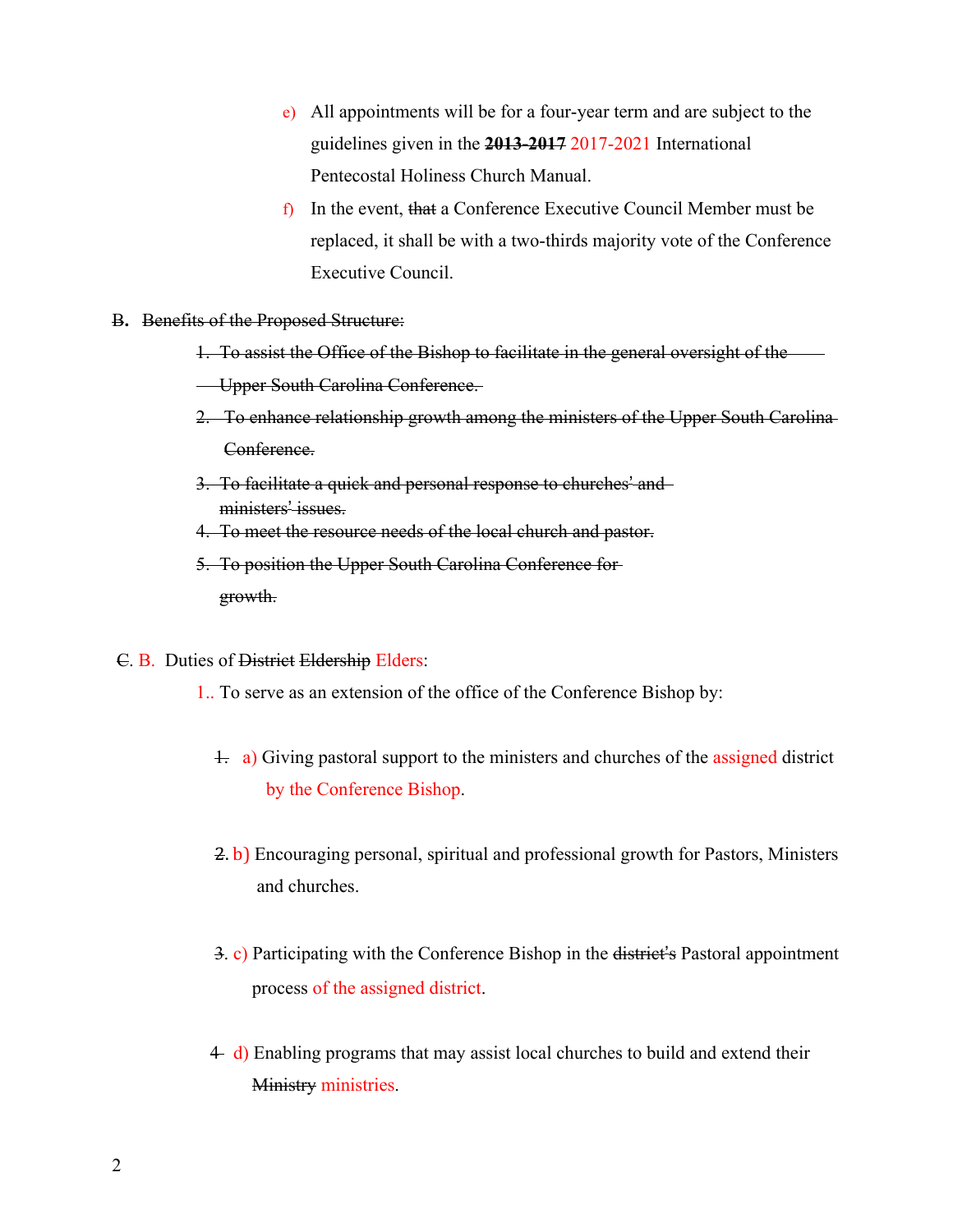5. e) Assisting the Conference Bishop in the administration of the conference as needed on the district level.

## D C. Duties of Conference Executive Council**:**

- 1. To implement and oversee the ministries and programs adopted by the Quadrennial Conference.
- 2. To support the Conference Bishop's vision and strategy for conference growth.
- 3. To be faithful in attendance at Conference Executive Council meetings.
- 4. To serve as Conference Budgetary Committee, adopting the annual Budget of the conference.
- 5. To set the salary and benefits of Conference Bishop in accordance with guidelines of the 2017-2021 IPHC Manual. The position of Conference Bishop shall be a full-time position.
- 5. The Conference Executive Council shall To set the salary and benefits of all Conference employees (office staff, administrative staff, and grounds' keeper).

All conference employees shall have a performance and salary review annually. The position of Conference Superintendent shall be a full time position and the salary of the Conference Bishop shall be set by the Conference Executive Council according to the **2013-2017** IPHC

# Manual **PAGE 140 (LETTER C; PARAGRAPH 3)**.

- 6. To set the salary and benefits of all Conference employees (office staff, administrative staff, and grounds' keeper).
- 6.7. To serve as the Nominating Committee for Quadrennial Conference Committees**:**
	- (a) To appoint Conference delegates to serve on committees, with

two (2) lay delegates appointed to each committee.

(b) To appoint a Conference Executive Council Member or Ministry Head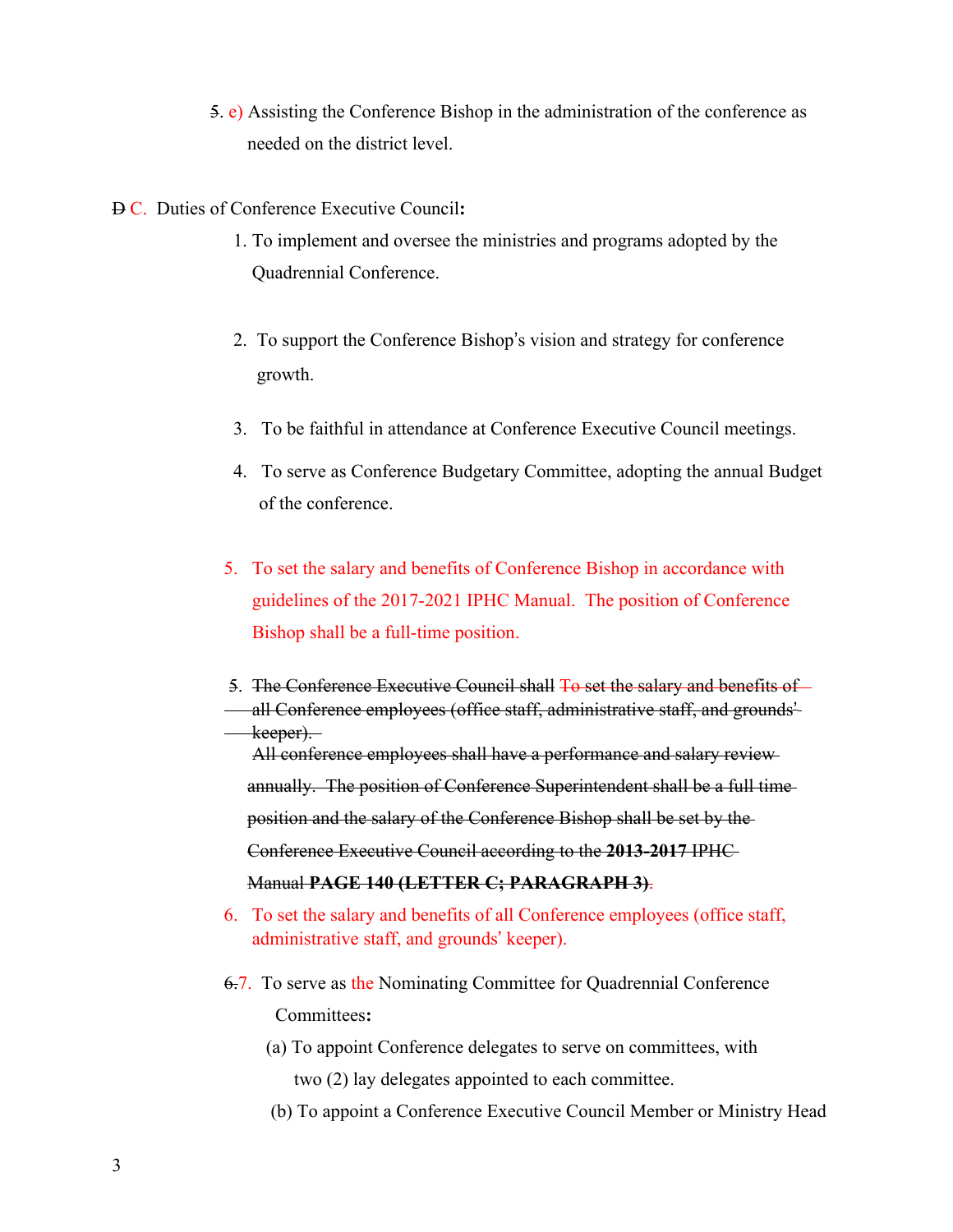to serve as chairperson of each committee.

- **7.** 8. To assist the Conference Bishop in preparing Committee Reports to be distributed to ministers and lay delegates one month before the Quadrennial **Conference**
- 8**.** 9. To serve as the Division of Labor:The MANUAL of the IPHC is to be the primary guidebook.
- 9**.**.To plan and promote an annual Camp Meeting.
- 9To promote all ministry events.
- 10**.** 11. To oversee the maintenance, rental and any enhancements of the campground property.
- 11**.** 12. The Conference Executive Council will To appoint a nominating committee to nominate all candidates (i.e. conference officials) for election to the Quadrennial Conference. This committee will parallel the nominating committee structure of the local church, as set forth in the IPHC manual **2013-2017 PAGES 166- 167** 2017-2021 IPHC manual. The committee shall be composed of: The Conference Bishop**/**or his appointee(chairman), 2 Conference Executive Council Members, 3 pastors (not on the Conference Executive Council), and 3 lay representatives. All nominees' character shall be in harmony with scriptural leadership criteria and the IPHC manual. They should meet the qualifications of the office being nominating for. Nominations will be made by way of an official nominating form to be mailed to all eligible ministers and pre-registered lay delegates no later than two months prior to the Quadrennial Conference**.** Resumes on each approved nominee for Conference Bishop will be forwarded to all ministerial and lay delegates 30 days prior to the Quadrennial Conference session.
	- 13. To ratify all appointments made by the Conference Bishop and Ministry **Directors**

II. Conference Ministries Boards**:**

Discipleship Ministries Board and Evangelism/Missions Board: The appointed directors shall appoint their perspective ministry board in consultation with and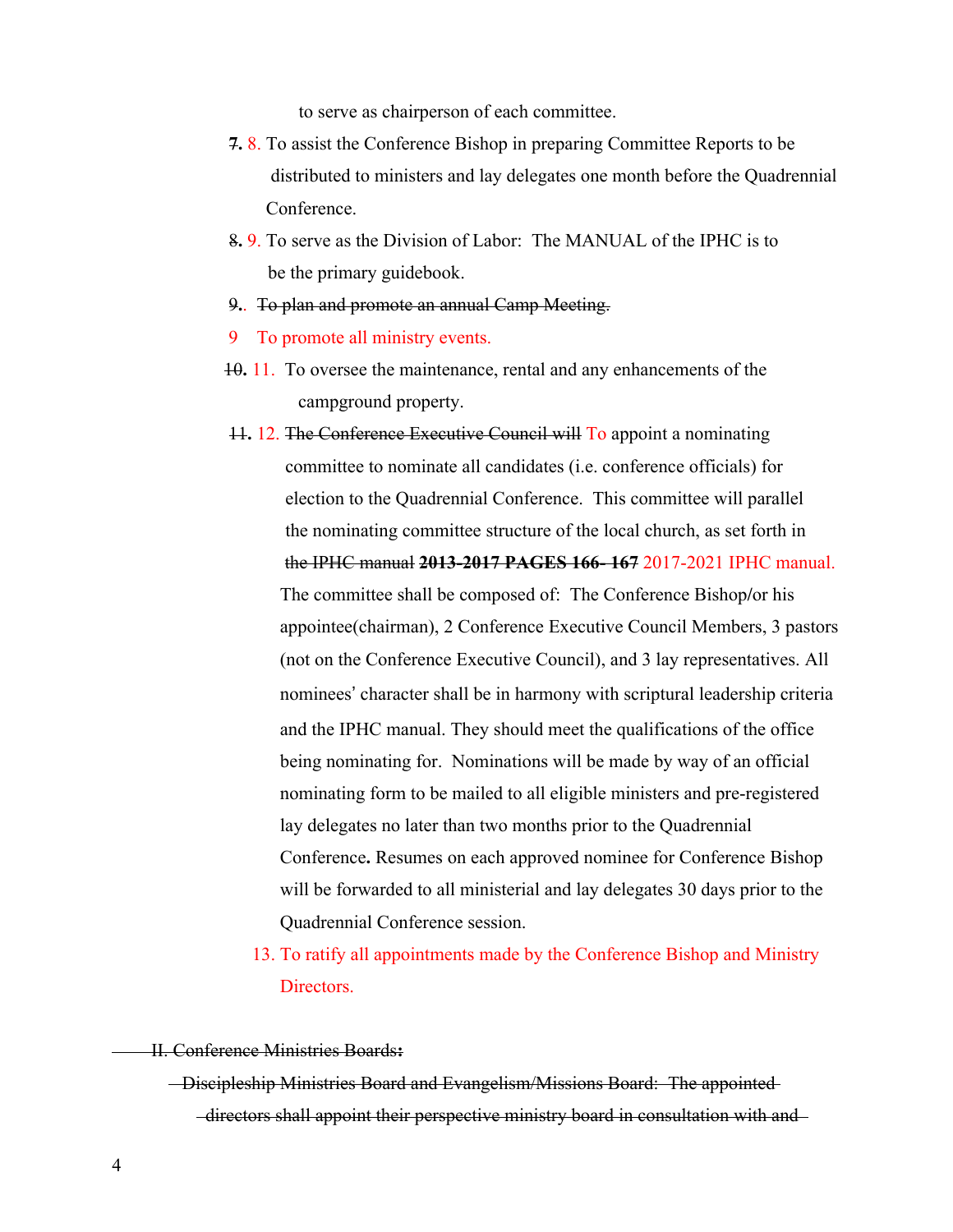approval by the Conference executive counsel**.**

- B. The Men's Ministries Director and the WIN Director shall be appointed by the
- Conference Bishop in consultation with and approval by the Conference executive council**.**
- These ministry directors shall appoint their respective boards in consultation with and approval by the Conference Executive Council**.**
- The Women's Ministries shall follow the guidelines set forth by the Quadrennial WM Convention.
- II. Duties of the Conference Bishop:
	- A. To appoint the following Ministry Directors, in consultation with the Assistant Superintendent, and Secretary/Treasurer (and Discipleship Ministries Director when necessary):
		- 1. Director of Clergy Development/School of Ministry
		- 2. Director of Discipleship Ministries
		- 3. Director of Evangelism Ministries
		- 4. Director of Hispanic Ministries
		- 5. Director of Men's Ministries
		- 6. Director of Mission Ministries
		- 7. Director of World Intercession Network Ministries
		- 8. Director of Women's Ministries
	- B. To give direction to and work with all conference ministries for the promotion of God's Kingdom through social media, web technology, written publications, and any other forms of advertisement.
	- C. To call and conduct regular meetings of the Conference Executive Council at least quarterly (2017-2021 IPHC Manual).
	- D. To conduct regular meetings with conference ministry leaders and service personnel to:
		- 1) Share information and to coordinate ministry programs.
		- 2) Prepare a Conference calendar of events for the coming year no later than the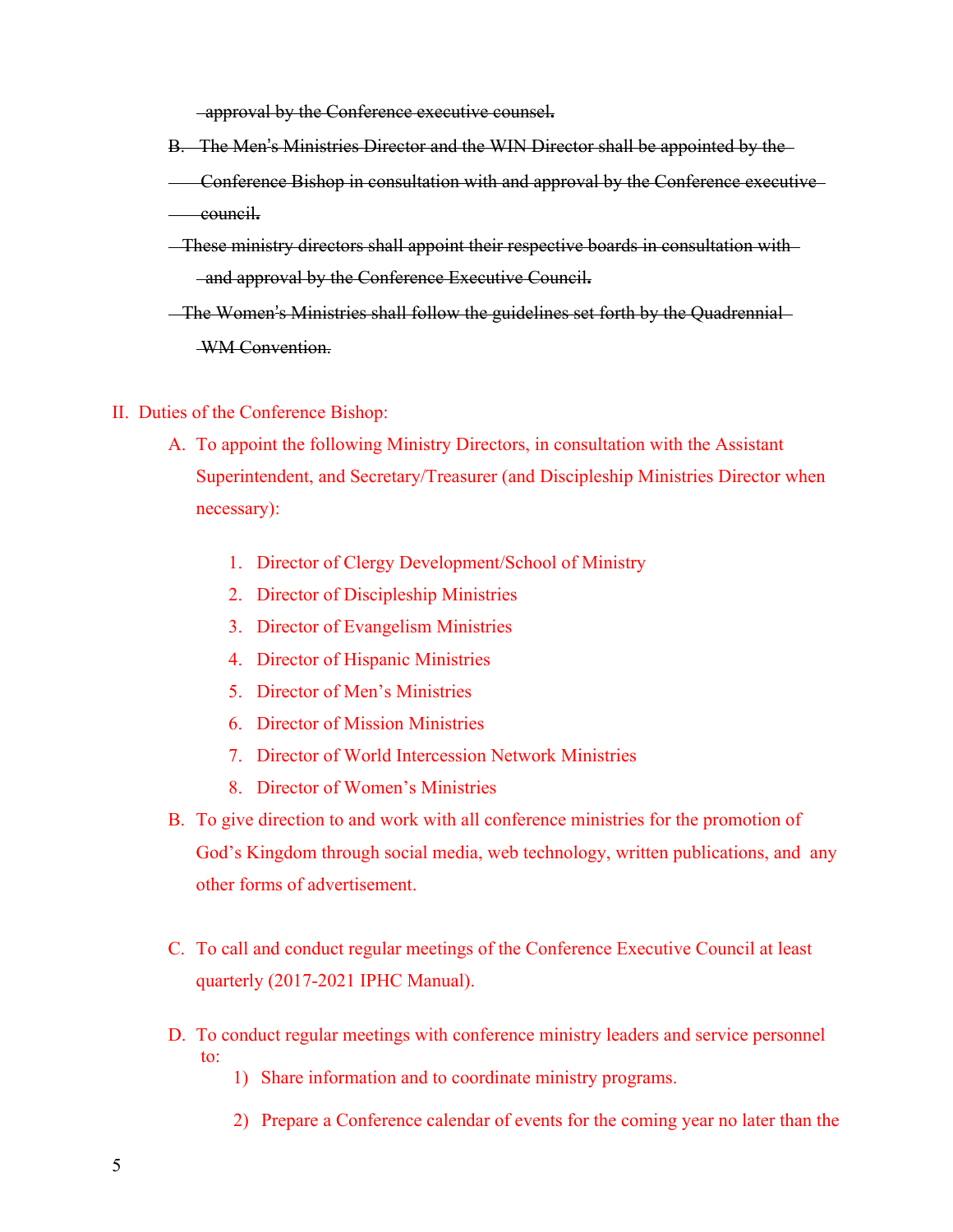first part of November. This calendar shall be distributed by the last of November.

- E. To plan and promote the following:
	- 1) Training for all pastors, ministerial candidates, transferees, reinstated ministers.
	- 2) Annual retreat for ministers and spouses.
	- 3) Conference Sessions (Inspirational, Biennial, and Quadrennial)
	- 4) Camp Meeting or its equivalent.
	- 5) Any other event that he and the Conference Executive Council shall deem necessary.
	- 6) To notify, with use of office staff or other designees, the conference ministers of the death of a fellow minister.
	- 7) To consult with pastors, whose churches have plateaued or declined, and encourage and assist in growth (spiritual, numerical, financial).
- F. To contact all groups who leave our local churches, in an effort of reconciliation to continue to be a part of the IPHC.
- G. To conduct an annual performance and salary review of all conference staff/employees.

#### **III.** Duties of Conference Bishop:

 To give direction to and work with all conference ministries to promote the advancement of God's Kingdom.

 To call and conduct regular meetings of the Conference Executive Council at least quarterly (IPHC MANUAL 2013-2017, page 140; LETTER C;

PARAGRAPH 1).

 To conduct regular meetings with conference ministry heads and service personnel to:

A. SHARE INFORMATION AND TO COORDINATE MINISTRY

PROGRAMS.

B. PREPARE A CONFERENCE CALANDER OF EVENTS FOR THE

- COMING YEAR NO LATER THAN THE FIRST PART OF
- NOVEMBER. THIS CALADER SHALL BE DISTRUBUTED BY THE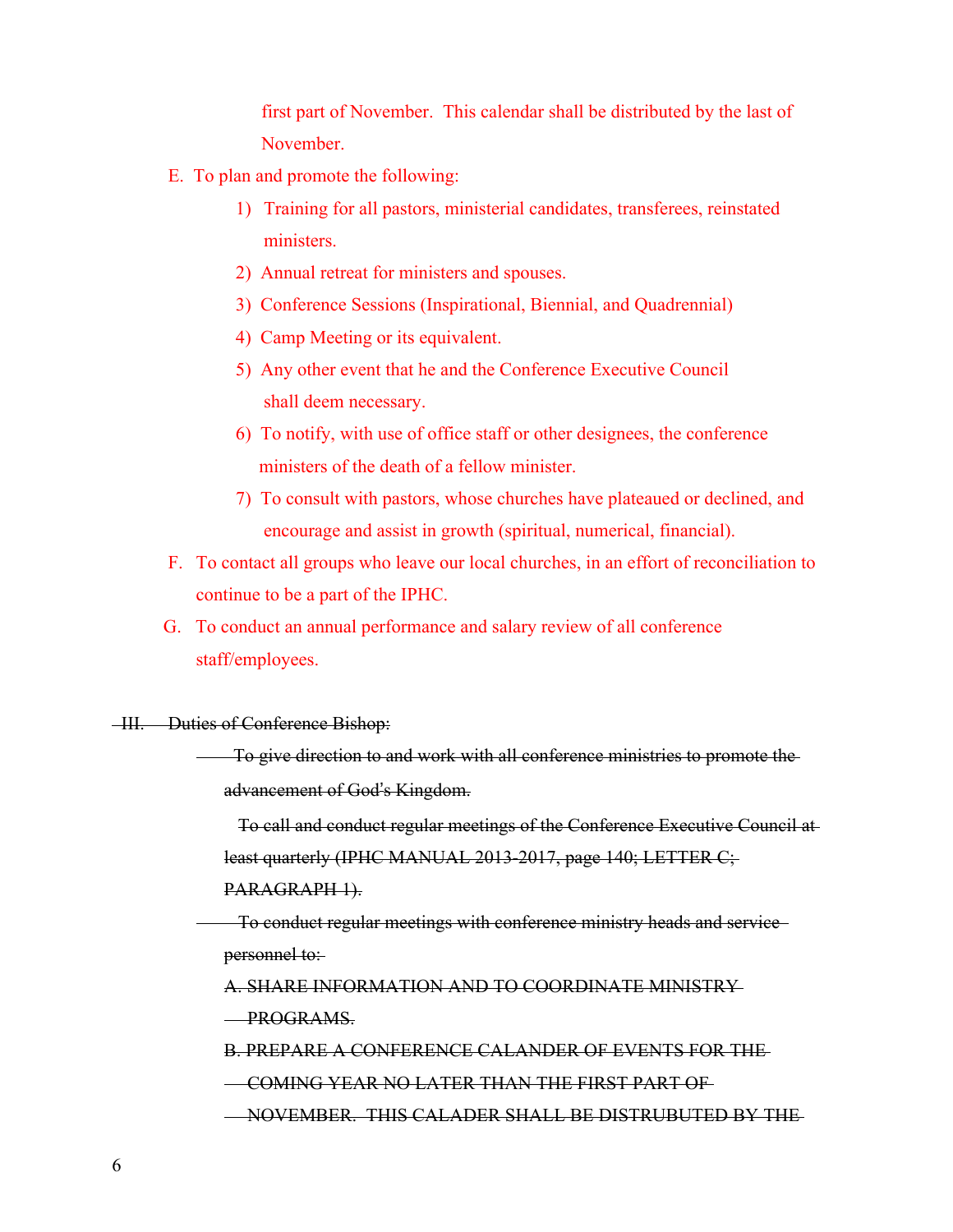LAST OF NOVEMBER.

To plan and promote the following:

1) Training for credentials candidates, transferees, reinstated

ministers.

b) Annual retreat for ministers and spouses.

c) Annual Conference and Camp Meeting.

d) Any other event that he and the Conference Executive Council

shall deem necessary.

- e) To notify, with use of office staff or other designees, the conference
- ministers of the death of a fellow minister. To consult with pastors,
- whose churches have plateaued or declined, and encourage and

assist in growth (spiritual, numerical, financial).

5. To contact all groups who leave our local churches in an effort to guide them in

the formation of a new local Pentecostal Holiness Church.

III. Conference Ministries Boards/Committees:

- A. All conference ministry boards/committees (i.e. DM, Missions, Evangelism, Hispanic, WIN, WM, Men's Ministries, etc.) shall be appointed by the respective Ministry director, in consultation with the Conference Bishop. These appointments will be ratified by the Conference Executive Council.
- B. All conference ministry boards/committees shall adhere to guidelines prescribed in the 2017-2021 IPHC manual.

#### IV**.** Ministerial Credentials Committee Appointment**:**

A. The Conference Bishop, The Director of Clergy Development/School of Ministry and five six ordained ministers shall serve a four-year terms term on the Ministerial Credentials Committee. This committee shall be appointed according to the discretion of the Conference Bishop Conference Executive Council and duties are to operate according to the ministerial credentials manual. This Committee shall be ratified by the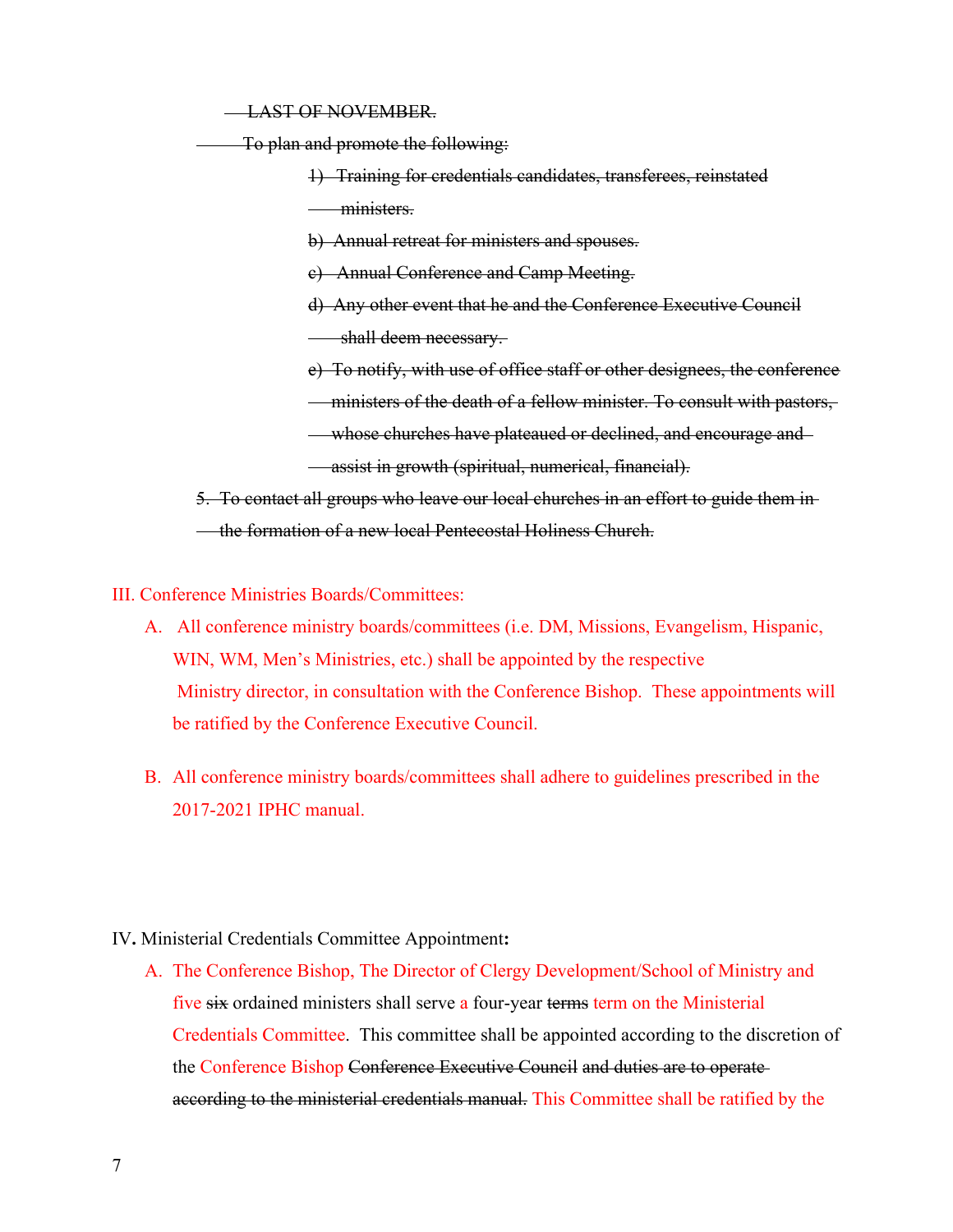Conference Executive Council.

#### V. Ministers:

A. Membership Ministerial Credentials

Prospective candidates shall:

- 1. To Satisfy the requirements of the IPHC Manual for licensing.
- 2. Submit recommendations from the pastor and the local church, along with an application must to be presented to the Ministerial Credentials Committee by the annual December meeting.
- 3**.** Ministerial candidates shall Meet with the Ministerial Credentials Committee prior to the start of the ministerial study course **(**School of Ministry**).**
- 4. The Ministerial Credentials Committee Procedural Manual shall govern new **Candidates, transferees, and those being reinstated.**
- B. Ministerial Ethics:

All ministers shall:

- 1. Remember the sacredness of their calling.
- 2. Be faithful in support of the conference ministries and programs to include: district meetings, conference chapel services, continuing education opportunities, etc.
- 3. Use discretion in the use and recommendation of ministers. Keep visits to former pastorates to a minimum.
- C. Ministerial Tithing:

All Ministers shall:

- 1. Faithfully following the guidelines in the Bible and the IPHC Manual in tithing. Only ministers, who are in compliance, with these guidelines shall be considered for election and/or appointment to any official capacity within the conference (i.e. Conference Executive Council, Conference committees, or pastoral appointments).
- 2. Send their tithe monthly to the Conference Ministries Development Center by the tenth of the month.

Local church Administrative Council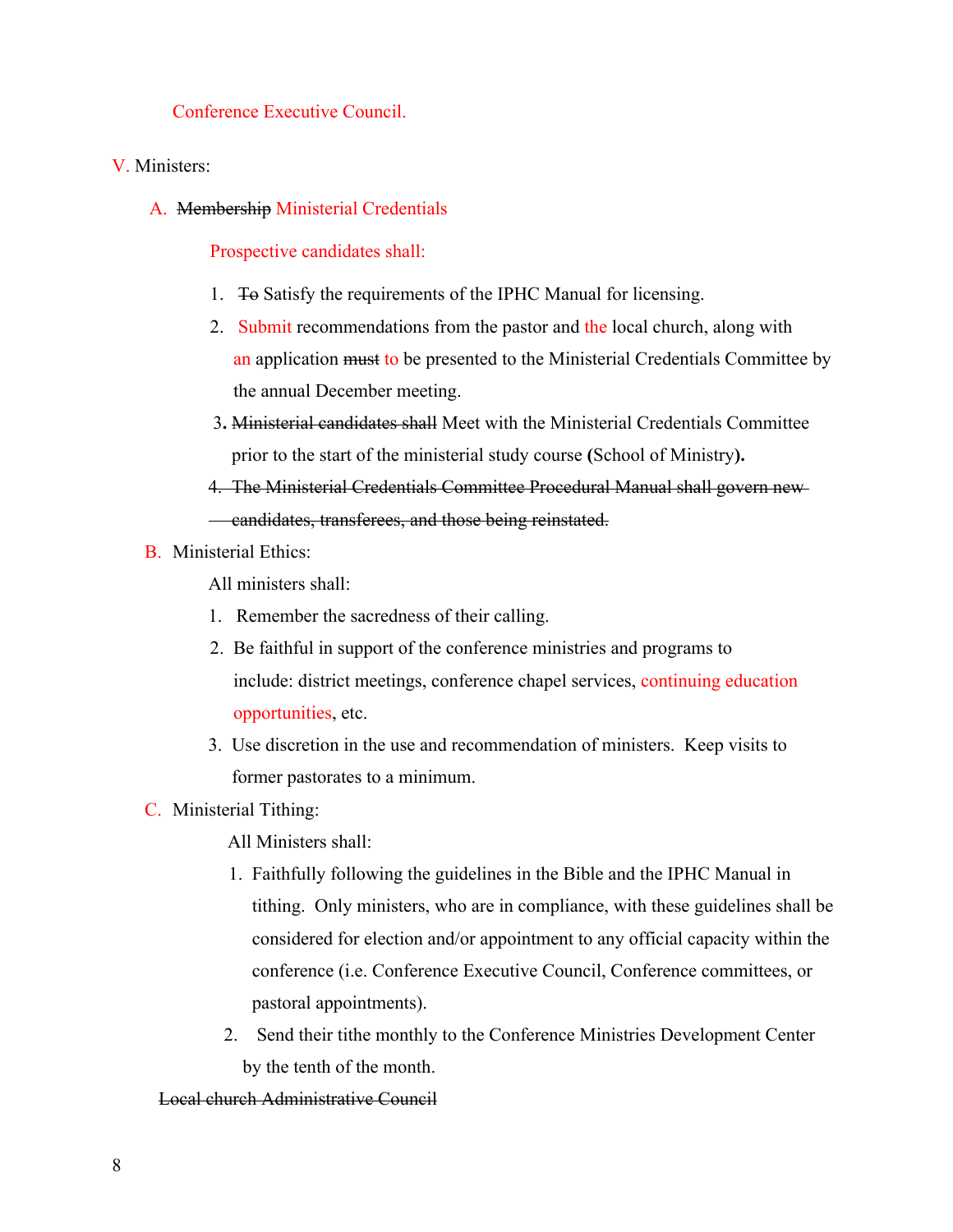Leadership:

- 1. Local Church Administrative Council Members  **(PAGES 164-171 OF IPHC MANUAL 2013-2017.)** Elders **(PAGES 161-162 OF IPHC MANUAL 2013-2017.)** Deacons **(PAGES 162-163 OF IPHC MANUAL 2013-2017.)**  Discretion should be used so as not to elect or appoint more than one person from the same immediate family to a board. Neither the Pastor nor any member of the Pastor's family shall serve or function as the treasurer or bookkeeper. Exceptions must be approved by the Conference Executive Council **IPHC MANUAL 2013-2017, PAGE 160, NUMBER 3; PARAGRAPH B).**
- B. Faithfulness to Conference
	- Support the ministries and programs of the conference.
	- Support in attendance and finances.
- D. Pastoral Changes**:**
	- A. 1. Regardless of the selection of track by which a Senior Pastor and church enter into this God-blessed ministry relationship, both should strive to continue in this ministry relationship until the Holy Spirit directs either party that a new direction is desired. At that time, the Conference Bishop should be informed. This relationship is not to be construed as a contractual agreement**.**

**(Page 146, Letter E; Paragraph 3**.) (Refer to the 2017-2021 IPHC Manual).

- B. 2. When a pastoral change becomes necessary between quadrennial conferences, the party initiating the change should give the other party a thirty-day notice.
- C. 3. All voting procedures shall be governed by the IPHC Manual.

VIII**.** Conference Events**:** 

Annual Conference (Quadrennial, Inspirational, Biennial)

The Quadrennial conference will be held the third Saturday of **MAY**, and all other Conference dates will be determined by the Conference Executive Council.

Local churches should select delegates to the Quadrennial and Biennial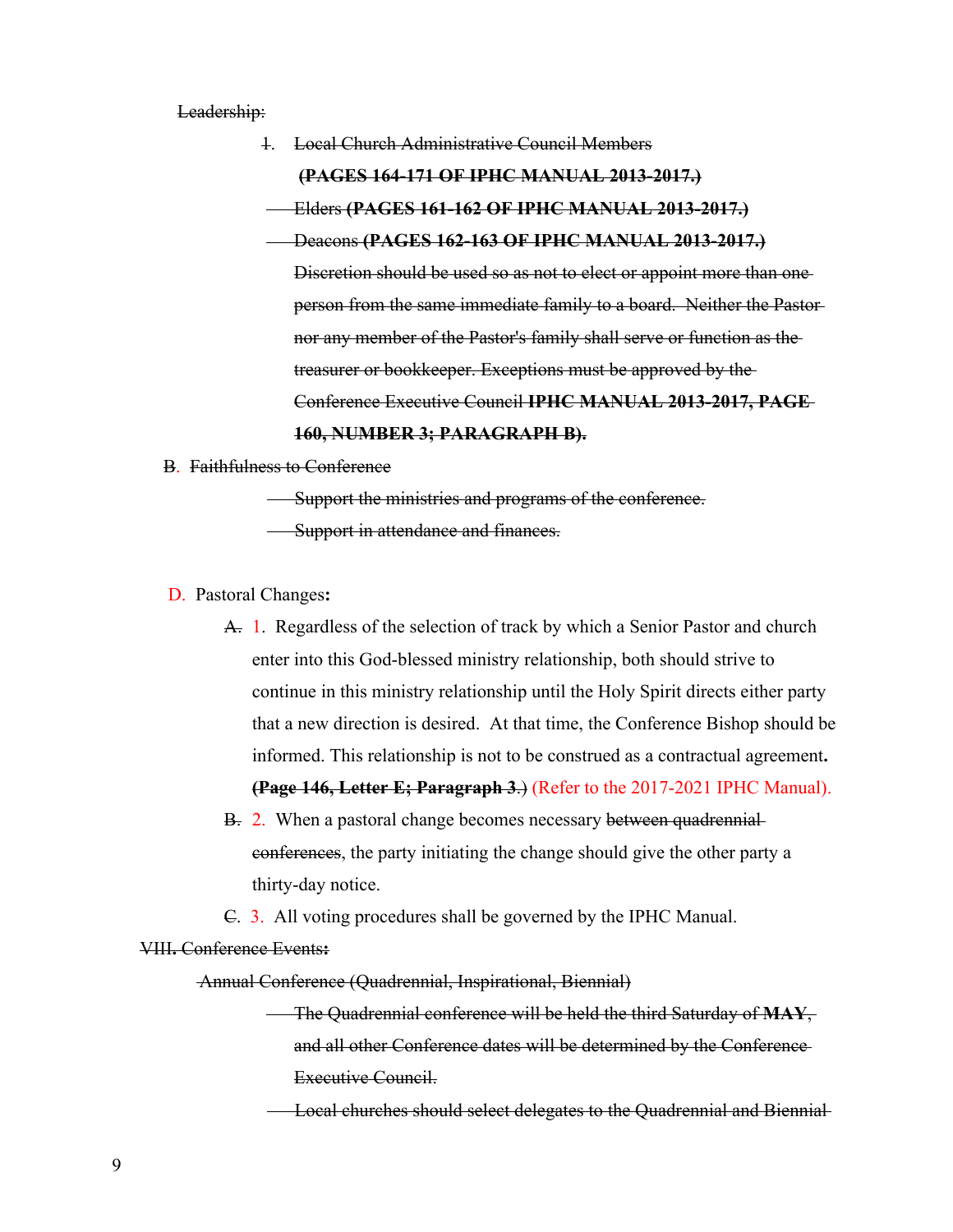# Conferences by **THE FIRST OF** March and send names to the conference Development Center by **MID MARCH.**

VI. Local Church Administrative Council:

- 1. All Local Church Administrative Council Members, Elders, and Deacons shall faithfully follow the guidelines set forth in the Bible and the IPHC Manual.
- 2. Discretion should be used so as not to elect or appoint more than one person from the same immediate family to a board.
- 3. Neither the Pastor nor any member of the Pastor's family shall serve or function as the treasurer or bookkeeper. Exceptions must be approved by the Conference Executive Council **(**2017-2021 IPHC Manual).

## VII. Faithfulness to the Conference:

- A. All Ministers, local church administrative councils, and local churches shall:
	- 1. Support the ministries and programs of the conference.
	- 2. Support in attendance and finances.

### VIII. Conference Events:

- A. Conference Sessions (Inspirational, Biennial, and Quadrennial):
	- 1. The Quadrennial conference will be held the third Saturday of May, and all other Conference dates will be determined by the Conference Executive Council.
	- 2 Local churches should select delegates to the Quadrennial and Biennial Conferences by the first of March and send names to the Conference Development Center by mid- March.
- IX. Hispanic Ministries
	- 1. The Conference Bishop and Director of Hispanic Ministries shall work to formulate an Hispanic District of Churches within the Spirit Life Ministries/USCC Conference.
	- 2. The Conference Bishop and Director of Hispanic Ministries, in consultation with the Hispanic pastors, shall continue to analyze the best avenues (i.e. training, events, etc.) by which to develop the Hispanic pastors and church laity for spiritual growth.

Signed: Brent Lollis, Chairman; Celeste Cathcart, Janet Entrekin, Shane Elrod, Eder Herrera, Brian Brock, and Larry Cason.